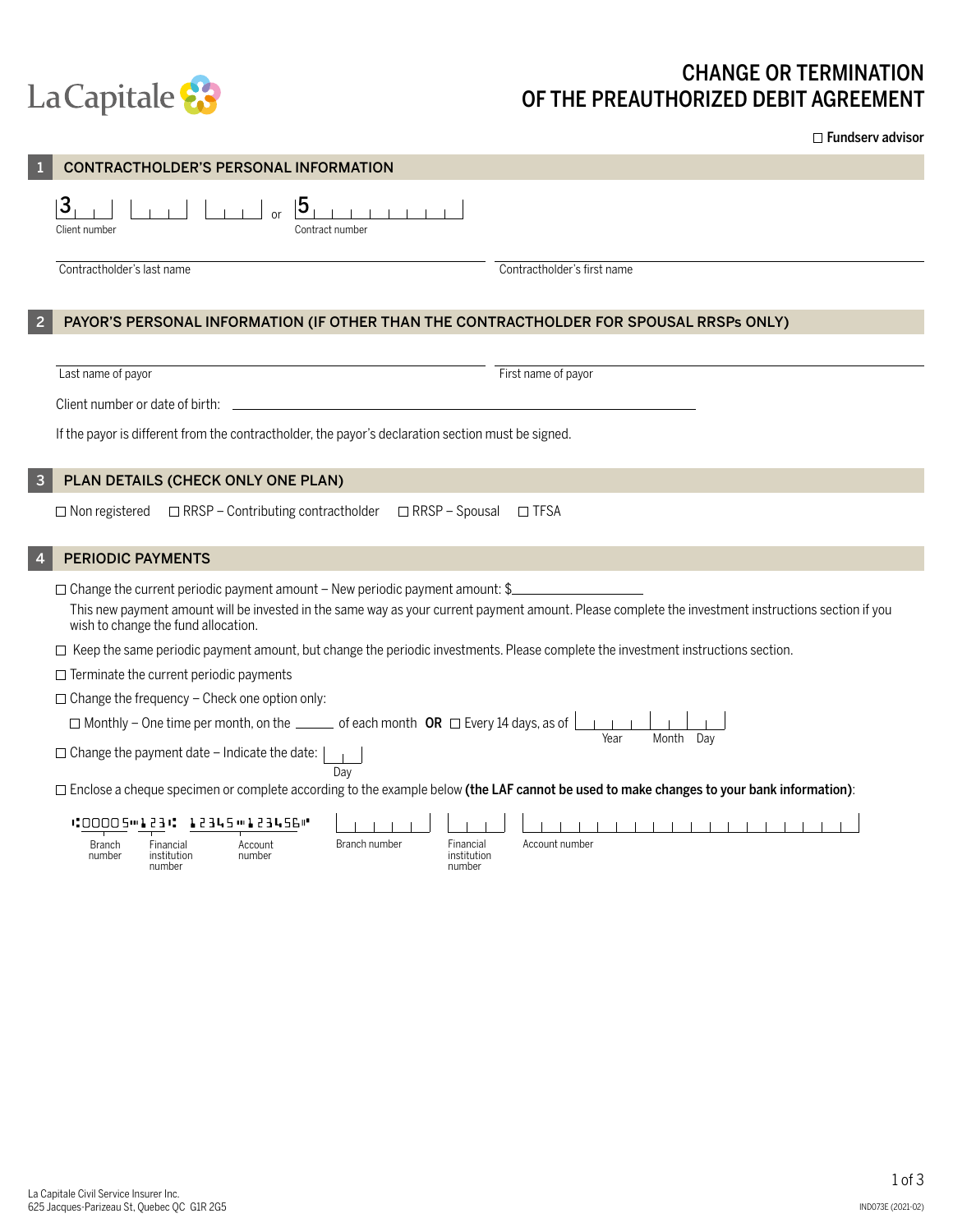

### CHANGE OR TERMINATION OF THE PREAUTHORIZED DEBIT AGREEMENT

#### **INVESTMENT INSTRUCTIONS**

| Leave this section blank if you are terminating a periodic payment or changing the payment date or frequency. |
|---------------------------------------------------------------------------------------------------------------|
|---------------------------------------------------------------------------------------------------------------|

| Investment name                       | Code | % invested $-100%$ of<br>the periodic payment<br>must be invested |  |
|---------------------------------------|------|-------------------------------------------------------------------|--|
| La Capitale investment account R1     |      |                                                                   |  |
|                                       |      | $\%$                                                              |  |
|                                       |      | $\%$                                                              |  |
|                                       |      | $\%$                                                              |  |
|                                       |      | $\%$                                                              |  |
|                                       |      | $\%$                                                              |  |
|                                       |      | $\%$                                                              |  |
|                                       |      | $\%$                                                              |  |
|                                       |      | $\%$                                                              |  |
|                                       |      | $\%$                                                              |  |
|                                       |      | $\%$                                                              |  |
| Daily interest account R <sup>1</sup> | N/A  | $\%$                                                              |  |
| <b>Total investment</b><br>100%       |      |                                                                   |  |

1. Redeemable investment subject to the applicable fees and penalties.

#### **IMPORTANT NOTICE**

Amounts invested in La Capitale investment accounts are not guaranteed, except in the event of the death of the contractholder. Any investment in these accounts is made with the Insurer and does not confer any entitlement to the reference fund securities. Amounts invested in these accounts are invested in the Insurer's general funds. The Insurer subdivides the amounts invested into units. These units, which are not securities, are issued solely for the purpose of making it easier to track future fluctuations in the value of your investment. The Insurer establishes the initial value of the units granted to you at the time of your investment. Any returns generated by these accounts are tied to the performance of a market index or reference fund, less any applicable management fees. Market index or reference fund performance fluctuates depending on the market value of the securities that make up the fund. Depending on the market index or reference fund performance, the account balances may, therefore, increase or decrease on a daily basis and may even fall below the amounts invested, if the rate of return, after deduction of management fees, is negative. If the market index or reference fund becomes unavailable or the Insurer ceases to use it as a market index or reference fund, for any reason whatsoever, the latter reserves the right to replace it with another market index or reference fund it deems similar or to determine the applicable rate of return.

Transaction date: Except under certain circumstances, the transaction date for a purchase or redemption will be the business day on which the form is received at the Insurer's office or processed by the fundserv operating system, provided that it is received **before 4:00 p.m.** EST and it is completed in full, duly signed and submitted with any required amounts. Any request that is received after 4:00 p.m. EST will be considered to have been received on the following business day. The Insurer reserves the right to change the transaction date without notice.

Redemption and transfer fees: This investment may be redeemed or transferred at any time, subject to transfer fees and redemption fees, as applicable.

#### 7 CONTRACTHOLDER'S DECLARATIONS

I am requesting the change, termination or retention of my periodic payment, as indicated in the periodic payments section.

Regarding periodic payment: I have verified the information contained in this form and certify it to be true and complete.

Regarding a La Capitale investment account instruction: I acknowledge that I have read and understood the Important notice section.

Regarding a TFSA: I acknowledge that I am responsible for any taxes payable for amounts exceeding my contribution room.

Signed at on this day of 20 .

*x* Signature of contractholder